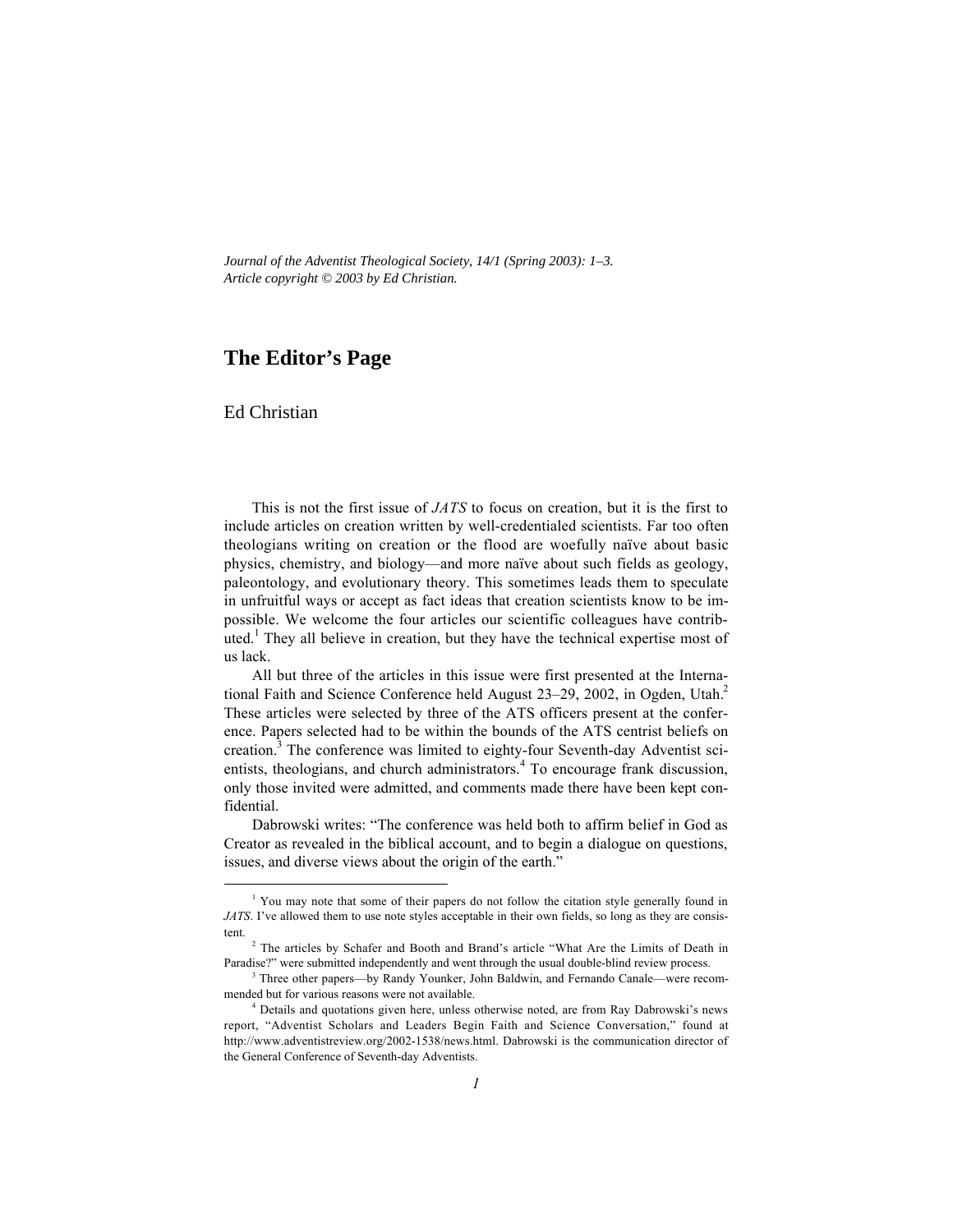## *JOURNAL OF THE ADVENTIST THEOLOGICAL SOCIETY*

In his remarks to those attending, General Conference President Jan Paulsen said, "Having the faith and science conference with focus on creation was in part difficult, but very necessary. More good comes from having it and talking about difficult matters than from running away from them. It is necessary that we learn to talk together."

However, he also cautioned, "As a church we don't come to these discussions with a neutral position. We already have a defined fundamental belief in regard to creation. We believe that earth and life on it was created in six literal days and that the age of earth since then is a young one."

The position of the Adventist church on creation, as found in the church's statement on fundamental beliefs, is as follows:

> **Creation:** God is Creator of all things, and has revealed in Scripture the authentic account of His creative activity. In six days the Lord made "the heaven and the earth" and all living things upon the earth, and rested on the seventh day of that first week. Thus He established the Sabbath as a perpetual memorial of His completed creative work. The first man and woman were made in the image of God as the crowning work of Creation, given dominion over the world, and charged with responsibility to care for it. When the world was finished it was "very good," declaring the glory of God. (Gen. 1; 2; Ex. 20:8-11; Ps. 19:1-6; 33:6, 9; 104; Heb. 11:3.)<sup>5</sup>

Having read all of these articles at least three times, I am especially excited about the first four. Richard Davidson's "The Biblical Account of Origins" is probably the best available scriptural defense of the position held by many ATS scholars.

Be sure to read Timothy Standish's "Bits and Particles: Information and Machines Sufficient to Infer an Intelligent Designer." Standish carefully explains the biological role of a single protein without which animal life is impossible and shows that it could not possibly have come into being through evolution. The article filled me with love and admiration for the God Who Designs. Genesis 1 gives us God speaking things into existence. True science, working in harmony with Scripture, reveals to us the astonishing complexity and elegance with which the Creator made all things fit together. I don't see how any scientist could read this article without falling at God's feet in awe. Surely, every step forward in scientific knowledge, read correctly, provides additional evidence that God is the greatest of all scientists.

Leonard Brand's "What Are the Limits of Death in Paradise?" raises questions we have too long ignored. Many of us are guilty of imposing onto Scripture our own conceptions of what a perfect world would be like, assuming that our thoughts are God's thoughts (Isa 55:9), that our definition of death is God's definition. We admit that we live in a world where all things are to some degree

 $\frac{1}{5}$ <sup>5</sup> Fundamental Belief 6, available at http://www.adventist.org/beliefs/index.html